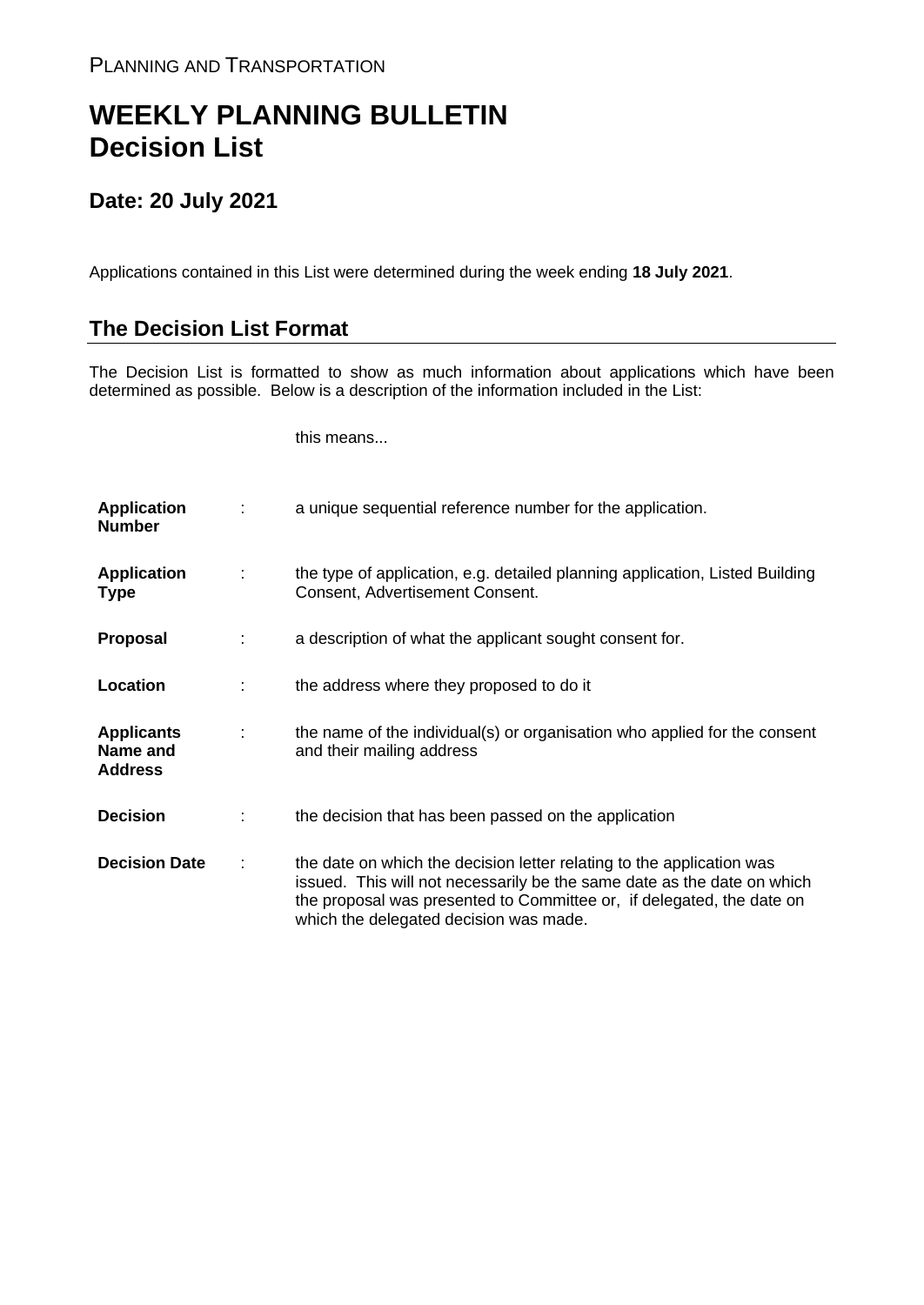| <b>Application No</b><br><b>Application Type</b><br>Proposal<br>Location<br><b>Applicant</b><br><b>Decision</b><br><b>Decision Issued</b>        | P/20/0191/FUL<br><b>Planning Permission</b><br>÷<br>Erection of 24 Flatted Dwellings, 6 Dwellinghouses and Associated Infrastructure<br>6 Commissioner Street, Bo'ness, EH51 9AF<br>MGR Holdings Ltd, Falkirk Business Hub, 45 Vicar Street, Falkirk, FK1 1LL<br><b>Grant Planning Permission</b><br>15 July 2021<br>View the application details                                                                       |
|--------------------------------------------------------------------------------------------------------------------------------------------------|-------------------------------------------------------------------------------------------------------------------------------------------------------------------------------------------------------------------------------------------------------------------------------------------------------------------------------------------------------------------------------------------------------------------------|
| <b>Application No</b><br><b>Application Type</b><br><b>Proposal</b><br>Location<br><b>Applicant</b><br><b>Decision</b><br><b>Decision Issued</b> | P/20/0222/FUL<br><b>Planning Permission</b><br>Installation of 2no. Jet Wash Bays, New Air/Water & Vacuum Machines, New Bin<br>Store & Provision of 4no. New Parking Spaces<br>Bowhouse Service Station, Avonbridge, Falkirk, FK2 0BX<br>Motor Fuel Group Ltd, Gladstone Place, 36-38 Upper Marlborough Road, St<br>Albans, AL1 3UU<br><b>Grant Planning Permission</b><br>15 July 2021<br>View the application details |
| <b>Application No</b><br><b>Application Type</b><br><b>Proposal</b><br>Location<br><b>Applicant</b><br><b>Decision</b><br><b>Decision Issued</b> | P/20/0543/FUL<br><b>Planning Permission</b><br>Change of Use of Open Space to Private Garden Ground and Extension to<br>Dwellinghouse<br>50 Station Road, Whitecross, Linlithgow, EH49 6JZ<br>Mr & Mrs P Bandura, 50 Station Road, Whitecross, Linlithgow, EH49 6JZ<br><b>Grant Planning Permission</b><br>16 July 2021<br>View the application details                                                                 |
| <b>Application No</b><br><b>Application Type</b><br><b>Proposal</b><br>Location<br><b>Applicant</b><br><b>Decision</b><br><b>Decision Issued</b> | : P/20/0553/FUL<br>: Planning Permission<br><b>Erection of Dwellinghouse</b><br>Land To The East Of 37 Stewart Avenue, Stewart Avenue, Bo'ness<br>Dr Alan Smith, 5 Crimond Court, Fraserburgh, AB43 9QW<br>Withdrawn<br>15 July 2021<br>View the application details                                                                                                                                                    |
| <b>Application No</b><br><b>Application Type</b><br><b>Proposal</b><br>Location<br><b>Applicant</b><br><b>Decision</b><br><b>Decision Issued</b> | P/20/0612/FUL<br>: Planning Permission<br>Erection of Manufacturing Facility (Class 5), Ancillary Office (Class 4) and<br><b>Associated Development]</b><br>Earls Gate Park, Beancross Road, Grangemouth<br>Piramal Pharma Solutions, Earls Road, Grangemouth, FK3 8XG<br><b>Grant Planning Permission</b><br>12 July 2021<br>View the application details                                                              |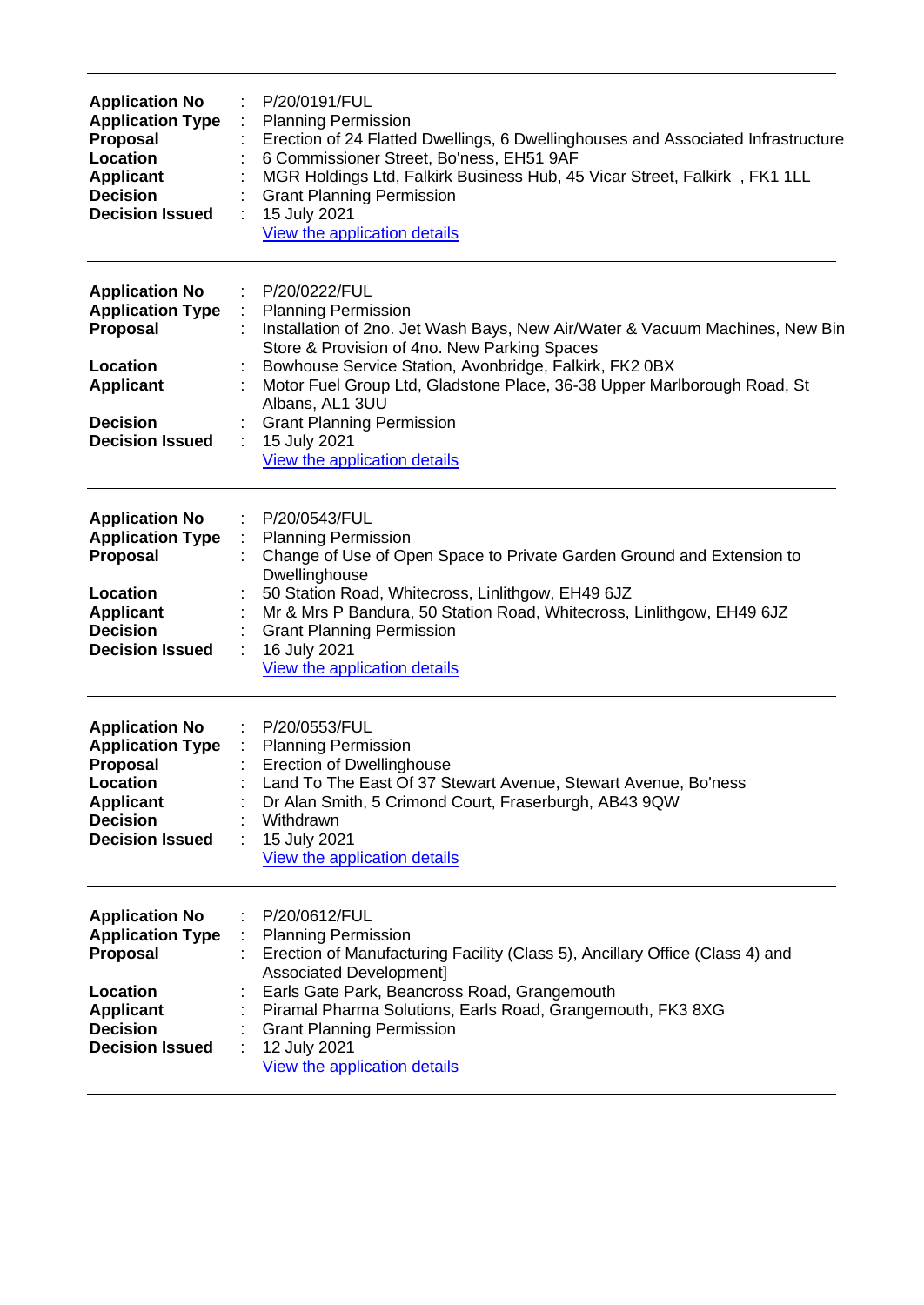| <b>Application No</b><br><b>Application Type</b><br>Proposal<br>Location<br><b>Applicant</b><br><b>Decision</b><br><b>Decision Issued</b>                 | P/21/0008/FUL<br><b>Planning Permission</b><br><b>Erection of Dwellinghouse</b><br>The Studio, Burnfoot Lane, Falkirk, FK1 5BH<br>M&M Developments, FAO Mr Nikolas Matthew, 41 Woodhouse Street, Glasgow,<br>G13 1AR<br><b>Grant Planning Permission</b><br>12 July 2021<br>÷<br>View the application details                                                                       |
|-----------------------------------------------------------------------------------------------------------------------------------------------------------|-------------------------------------------------------------------------------------------------------------------------------------------------------------------------------------------------------------------------------------------------------------------------------------------------------------------------------------------------------------------------------------|
| <b>Application No</b><br><b>Application Type</b><br>Proposal<br>Location<br><b>Applicant</b><br><b>Decision</b><br><b>Decision Issued</b>                 | P/21/0140/LBC<br>÷<br><b>Listed Building Consent</b><br>Alterations to Building and Installation of Illuminated and Non-Illuminated<br>Advertisements<br>Lloyds TSB Scotland Plc, 137 - 139 High Street, Falkirk, FK1 1EA<br>TSB, Henry Duncan House, 120 George Street, Edinburgh, EH2 4LH<br><b>Grant Listed Building Consent</b><br>14 July 2021<br>View the application details |
| <b>Application No</b><br><b>Application Type</b><br><b>Proposal</b><br>Location<br><b>Applicant</b><br><b>Decision</b><br><b>Decision Issued</b>          | P/21/0144/ADV<br><b>Advertisement Consent</b><br>Display of Illuminated and Non-Illuminated Advertisements<br>Lloyds TSB Scotland Plc, 137 - 139 High Street, Falkirk, FK1 1EA<br>TSB, Henry Duncan House, 120 George Street, Edinburgh, EH2 4LH<br><b>Grant Advertisement Consent</b><br>14 July 2021<br>View the application details                                              |
| <b>Application No</b><br><b>Application Type :</b><br><b>Proposal</b><br><b>Location</b><br><b>Applicant</b><br><b>Decision</b><br><b>Decision Issued</b> | : P/21/0199/FUL<br><b>Planning Permission</b><br>Installation of Underground LPG Tank<br>3 The Stables, Kinnaird House, Falkirk, FK2 8QX<br>Mr G Paterson, 3 The Stables, Kinnaird House, Falkirk, FK2 8QX<br><b>Grant Planning Permission</b><br>12 July 2021<br>÷<br>View the application details                                                                                 |
| <b>Application No</b><br><b>Application Type</b><br>Proposal<br>Location<br><b>Applicant</b><br><b>Decision</b><br><b>Decision Issued</b>                 | P/21/0234/FUL<br><b>Planning Permission</b><br>Construction of 2 Buildings for Self Catering Holiday Accommodation<br>Greenwells Farm, Falkirk, FK1 3AT<br>Mr David Erskine, Greenwells Farm, Wester Shieldhill, Falkirk, FK1 3AT<br><b>Grant Planning Permission</b><br>16 July 2021<br>View the application details                                                               |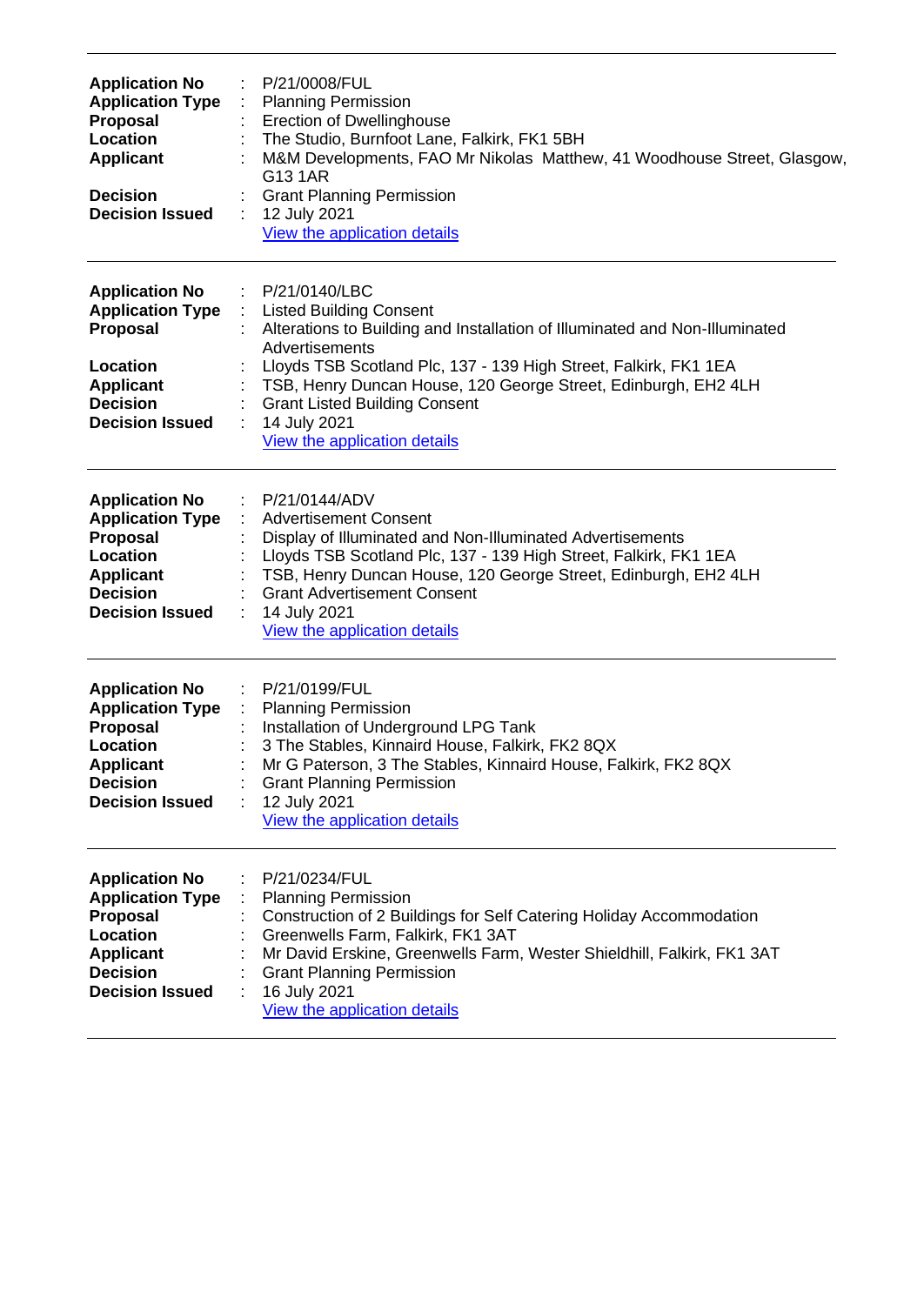| <b>Application No</b><br><b>Application Type</b><br>Proposal<br>Location<br><b>Applicant</b><br><b>Decision</b><br><b>Decision Issued</b> | P/21/0238/FUL<br><b>Planning Permission</b><br>Construction of Nursery Building (Partially Retrospective)<br>Carron Primary School, Alloa Road, Carron, Falkirk, FK2 8EJ<br>Falkirk Council, Sealock House, 2 Inchyra Road, Grangemouth, FK3 9XB<br><b>Grant Planning Permission</b><br>16 July 2021<br>View the application details                                                |
|-------------------------------------------------------------------------------------------------------------------------------------------|-------------------------------------------------------------------------------------------------------------------------------------------------------------------------------------------------------------------------------------------------------------------------------------------------------------------------------------------------------------------------------------|
| <b>Application No</b><br><b>Application Type</b><br>Proposal<br>Location<br><b>Applicant</b><br><b>Decision</b><br><b>Decision Issued</b> | P/21/0253/FUL<br>÷<br><b>Planning Permission</b><br>Change of Use from Office (Class 4) to Flatted Dwelling (Sui-Generis)<br>43 - 45 West Bridge Street, Falkirk, FK1 5AZ<br>Mr Colin Dillon, West End Gallery, 43-45 West Bridge Street, Falkirk, FK1 5AZ<br><b>Grant Planning Permission</b><br>14 July 2021<br>View the application details                                      |
| <b>Application No</b><br><b>Application Type</b><br>Proposal<br>Location<br><b>Applicant</b><br><b>Decision</b><br><b>Decision Issued</b> | P/21/0255/ADV<br><b>Advertisement Consent</b><br>Display of Non Illuminated Advertisements<br>BHS, Callendar Square, High Street, Falkirk, FK1 1UJ<br>Department For Work and Pensions, Mr Barry Frost, DWP Finance Group<br>Estates, BP5101, Benton Park View, Newcastle Upon Tyne, NE98 1YX<br><b>Grant Advertisement Consent</b><br>12 July 2021<br>View the application details |
| <b>Application No</b><br><b>Application Type</b><br>Proposal<br>Location<br><b>Applicant</b><br><b>Decision</b><br><b>Decision Issued</b> | P/21/0258/FUL<br><b>Planning Permission</b><br>Alterations and Extension to Dwellinghouse<br>77 Larbert Road, Bonnybridge, FK4 1EN<br>Mr Andrew Miller, 77 Larbert Road, Bonnybridge, FK4 1EN<br><b>Grant Planning Permission</b><br>16 July 2021<br>View the application details                                                                                                   |
| <b>Application No</b><br><b>Application Type</b><br>Proposal<br>Location<br><b>Applicant</b><br><b>Decision</b><br><b>Decision Issued</b> | P/21/0289/FUL<br><b>Planning Permission</b><br><b>Extension to Dwellinghouse</b><br>29 Woodlands Drive, Bo'ness, EH51 0NT<br>Mr Richard Burrell, 29 Woodlands Drive, Bo'ness, EH51 0NT<br><b>Grant Planning Permission</b><br>16 July 2021<br>View the application details                                                                                                          |